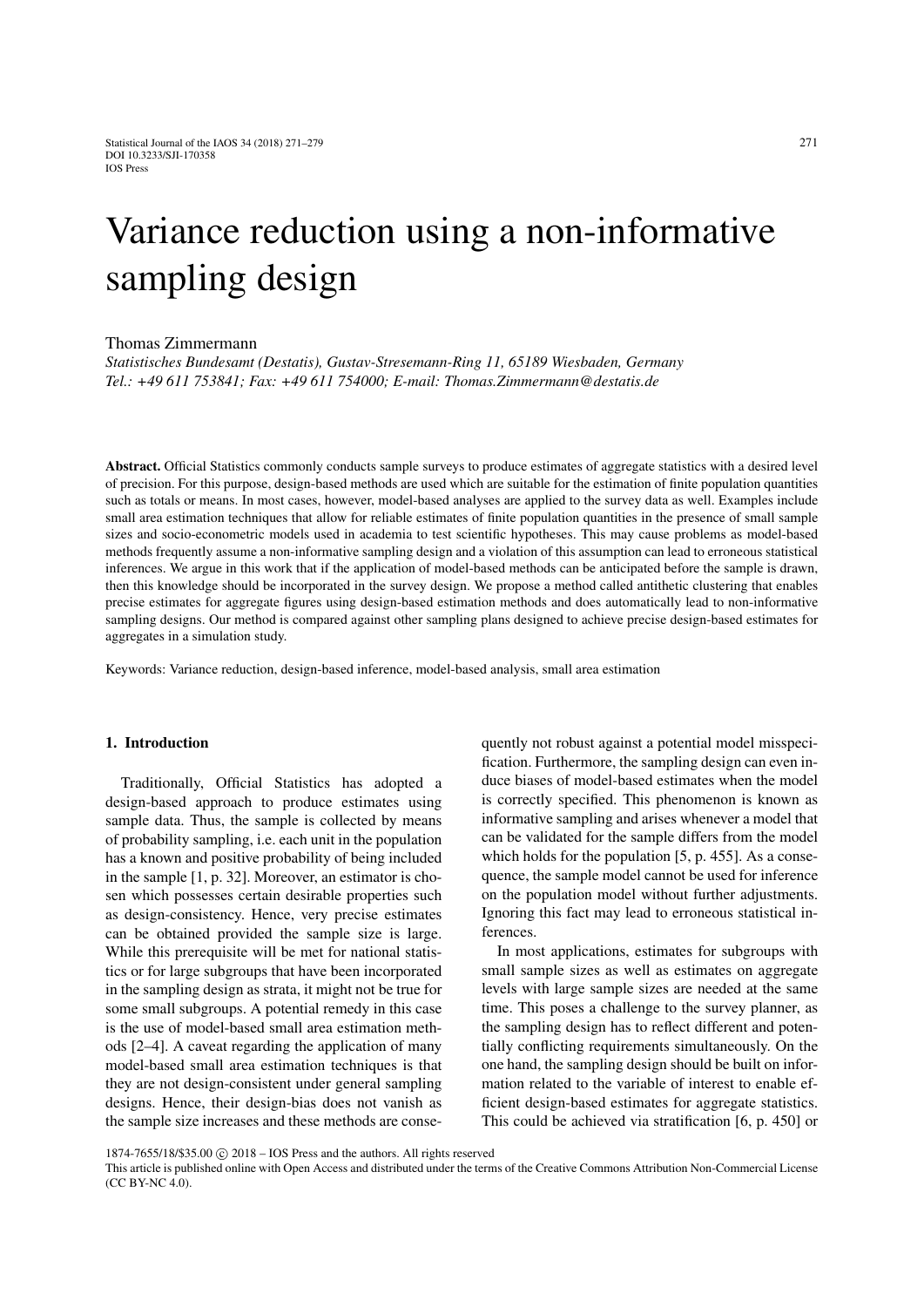sampling with probabilities proportional to size, where a proportional relationship between the size variable and the variable of interest is desirable [\[1,](#page-8-0) p. 88]. On the other hand, these optimised designs may lead to informative sampling and thereby invalidate conclusions drawn from model-based estimation procedures. For those estimators non-informative designs such as simple random sampling (SRS) that do not interfere with the model would be beneficial. However, plain SRS schemes do not use auxiliary information at the design stage and are thus not very suitable for design-based estimation of aggregate figures.

The preceding discussion clearly indicates that the trade-off between design-optimisation and modelling should be already dealt with in the sampling design. Even though both design- and model-based estimates are regularly published by statistical offices [\[7,](#page-8-5)[8\]](#page-8-6), designs reflecting the needs of both philosophies have rarely been discussed. A notable exception is due to [\[9\]](#page-8-7), who propose a box-constraint optimal allocation in stratified random sampling (StrRS), where the variance of a national statistic is minimised under an implicit restriction on the range of the sampling weights.

In Section 2, we propose a sampling method that allows for precise design-based estimates and is noninformative by construction. Our approach is based on the technique of antithetic variates, which is a wellknown method to reduce the variance in Monte-Carlo simulations [\[10\]](#page-8-8). We adapt this approach to the context of survey sampling and derive conditions under which it will yield estimates with a higher precision than SRS.

Section 3 presents the results of a design-based simulation study, where we compare our method against various alternative sampling designs for both designand model-based estimators.

Finally, concluding remarks are given in Section 4.

## 2. Antithetic clustering

#### *2.1. Notation*

Following [\[11\]](#page-8-9), we consider a fixed and finite population  $U = \{1, \ldots, k, \ldots, N\}$ , with values  $(y_1, \ldots,$  $(y_k, \ldots, y_N)'$  of the variable of interest y. The values  $y_k$  are only observed for the elements included in the sample  $S \subset U$  of size *n*, which is drawn using a probability sampling mechanism. The population can be further partitioned into  $D$  mutually exclusive domains (or areas)  $U_d \subset U, d = 1, \ldots, D$  with domain sizes  $N_d$ . Thus, the part of the sample which is

| Table 1                             |
|-------------------------------------|
| Algorithm for antithetic clustering |

- <span id="page-1-0"></span>1. Order the elements according to the values of  $z_k$ .<br>2. Set  $i = 0$  and assign units 1 and N from the order
- Set  $i = 0$  and assign units 1 and N from the ordered vector to the first cluster.
- 3. Increase i by 1 and assign units  $1 + i$  and  $(N i)$  from the ordered vector to the next cluster.
- 4. Repeat step 3 until all units have been assigned to a cluster. The procedure yields  $L = \lfloor N/2 \rfloor$  clusters, where the last cluster may either comprise one unit (odd  $N$ ) or two units (even  $N$ ).
- 5. Draw  $l > 1$  out of L clusters by means of a simple random sample.

taken from domain d is given by  $S_d = S \cap U_d$  and the resulting sample size in the domain  $d$  is denoted as  $n_d$ . Note that depending on the sampling design used, the sample sizes in domains may be random. In this article, we focus on the estimation of the national mean  $\mu_Y = (\sum_{k \in U} y_k/N)$  and the domain means  $\mu_{Y,d} = (\sum_{k \in U_d} y_k / N_d)$ . Estimators of  $\mu_Y$  and  $\mu_{Y,d}$ will be denoted as  $\hat{\mu}_Y^*$  and  $\hat{\mu}_{Y,d}^*$  where the "\*"-symbol refers to the estimation method used. Moreover, we assume that the sampling frame comprises information about a size variable z, whose values  $z_k$  are known for all units in the population. Hence, this size variable can be used by the survey planner when constructing the sampling mechanism. Frequently, the survey collects a  $(p + 1)$ -dimensional vector of auxiliary information  $x_k = (1, x_{1k}, \dots, x_{pk})'$  as well. If the corresponding population totals of the vector of auxiliary information  $\tau_{\boldsymbol{X}} = \sum_{k \in U} \boldsymbol{x}_k$  are known at the estimation stage, the  $x_k$  can be incorporated as covariates in model-based and model-assisted estimation procedures [\[11,](#page-8-9) p. 220]. It should be noted that as  $z_k$  is assumed to be known for the entire population, it can easily be included among the covariates  $x_k$ .

## *2.2. Our approach*

Our aim is to construct a sampling design, which enables precise design-based estimates but does not distort the properties of statistical models. To do so, we combine single stage cluster sampling with the idea of antithetic variates, where pairs of negatively correlated random variables are drawn to reduce the variance in Monte-Carlo simulations [\[10,](#page-8-8) Chapter 5]. We call our proposed method antithetic clustering (ATC). It is summarised in Table [1.](#page-1-0)

Since the sample is drawn using a simple random sample of clusters, all clusters and hence all units  $k = 1, \ldots, N$  of the population have the same probability of being included in the sample. Consequently, the sample selection mechanism does not depend on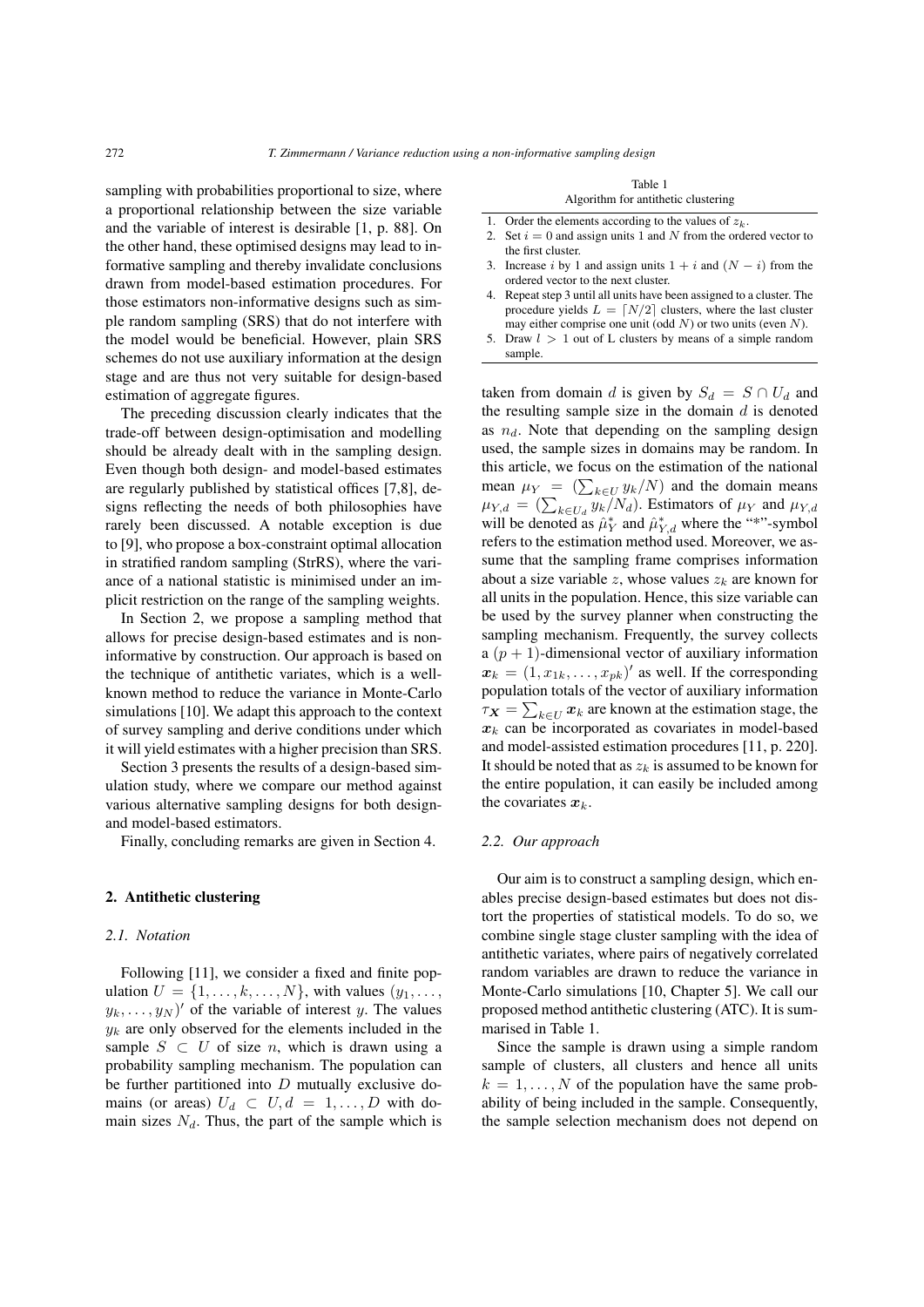the values of the variable of interest such that the proposed method is non-informative by construction. Note that the idea to base the sampling design on the sorted values of an auxiliary variable is not new. A systematic sampling approach based on the ordered values of  $z_k$  is discussed in [\[12,](#page-8-10) Section 3.4.2] and references therein. Technically, systematic sampling can be considered a special case of a single stage cluster sampling design where only one cluster is selected. Thus, unbiased variance estimation under a design-based approach is infeasible as the second-order inclusion probabilities  $\pi_{kl} = 0$  for elements which do not belong to the same cluster [\[1,](#page-8-0) p. 75]. This limitation does not occur with our approach, as we draw a simple random sample of clusters, where more than one cluster is sampled.

The question that remains is whether our sampling mechanism is suitable for design-based estimation. Therefore, we study the properties of the sample mean under single stage cluster sampling.

### *2.3. The efficiency of single stage cluster sampling*

A sampling design yields estimates with a higher precision than simple random sampling provided its design effect is less than one. This design effect (DEFF) under single stage cluster sampling is closely related to the intraclass correlation coefficient (ICC) in the case of evenly sized clusters where  $N_h = \overline{N}_L$  for all  $h = 1, ..., L$  [\[13,](#page-8-11) Section 5.2.2]:

<span id="page-2-0"></span>
$$
DEFF = \frac{\overline{N}_L L - 1}{\overline{N}_L (L - 1)} (1 + (\overline{N}_L - 1) ICC)
$$
 (1)

From Eq. [\(1\)](#page-2-0), it follows that  $ICC < \frac{-1}{\sqrt{N}}$  $\frac{-1}{L\overline{N}_{L-1}}$  is required to obtain better estimates under single stage cluster sampling compared to SRS. Note that the ICC is defined as [\[13,](#page-8-11) Section 5.2.2]

<span id="page-2-1"></span>
$$
ICC = 1 - \frac{\overline{N}_L}{\overline{N}_L - 1} \frac{SSW_Y}{SSW_Y + SSB_Y}
$$
 (2)

where

<span id="page-2-2"></span>
$$
SSB_Y = \sum_{h=1}^{L} N_h \overline{Y}_h^2 - N \overline{Y}^2
$$
  

$$
SSW_Y = \sum_{k=1}^{N} y_k^2 - \sum_{h=1}^{L} N_h \overline{Y}_h^2
$$
 (3)

denote the sum of squares between clusters and the sum of squares within clusters, respectively. Using Eqs [\(2\)](#page-2-1) and [\(3\)](#page-2-2), we get the following condition for a variance reduction compared to SRS:

<span id="page-2-3"></span>
$$
SSW_Y > \frac{L(\overline{N}_L - 1)}{L - 1}SSB_Y.
$$
 (4)

An implication of Eq. [\(4\)](#page-2-3) is to create clusters such that most of the variation of the dependent variable is due to variation within the clusters, not between clusters. What does this imply for our ATC approach? Intuitively, the clusters will have a large ratio of the within versus the between variation for the size variable. It can be shown that our approach is optimal among all possible combinations of PSUs, which are exhaustive, mutually exclusive and where one unit with an abovemedian value of the size variable is clustered with a unit with a below-median value. This follows from applying the rearrangement equality, which is given in [\[14,](#page-8-12) p. 261]. Having established a certain optimality of ATC for the size variable, we need to examine the implications for our variable of interest. To do so, we consider models specifying the data generating process.

#### *2.4. ATC under a single level model*

Suppose that the relationship between the dependent variable and the size variable used for clustering is given by the simple linear regression model

<span id="page-2-4"></span>
$$
y_k = \beta_0 + \beta_1 z_k + \varepsilon_k, \quad \varepsilon_k \stackrel{i.i.d.}{\sim} G(0, \sigma^2) \tag{5}
$$

where  $\varepsilon_k$  denotes the error term, which is assumed to be independently and identically distributed according to a distribution G with mean zero and variance  $\sigma^2$ . The expectation of the SSB and SSW under model Eq. [\(5\)](#page-2-4) can be calculated using

<span id="page-2-5"></span>
$$
E_M(s_{s_{Y}}) = \sum_{h=1}^{L} N_h E_M(\overline{Y}_h^2) - N E_M(\overline{Y}^2),
$$
  
\n
$$
E_M(s_{s_{Y}}) = \sum_{k=1}^{N} E_M(y_k^2) - \sum_{h=1}^{L} N_h E_M(\overline{Y}_h^2),
$$
\n(6)

where  $E_M(\cdot)$  denotes the expectation with respect to the model. It can be seen from Eq. [\(6\)](#page-2-5) that we need expressions for the expected values of  $\overline{Y}_h^2$  $\overline{h}^2$ ,  $\overline{Y}^2$  and  $y_k^2$ under model Eq. [\(5\)](#page-2-4). They are readily available using the variance identity  $E(X^2) = [E(X)]^2 + Var(X)$ . This leads to

<span id="page-2-6"></span>
$$
E_M(y_k^2) = \beta_0^2 + 2\beta_0 \beta_1 z_k + \beta_1^2 z_k^2 + \sigma^2,
$$
  
\n
$$
E_M(\overline{Y}_h^2) = \beta_0^2 + 2\beta_0 \beta_1 \overline{Z}_h + \beta_1^2 \overline{Z}_h^2 + \sigma^2/N_h,
$$
  
\n
$$
E_M(\overline{Y}^2) = \beta_0^2 + 2\beta_0 \beta_1 \overline{Z} + \beta_1^2 \overline{Z}^2 + \sigma^2/N.
$$
 (7)

Inserting expressions Eq. [\(7\)](#page-2-6) in Eq. [\(6\)](#page-2-5) yields the following equations: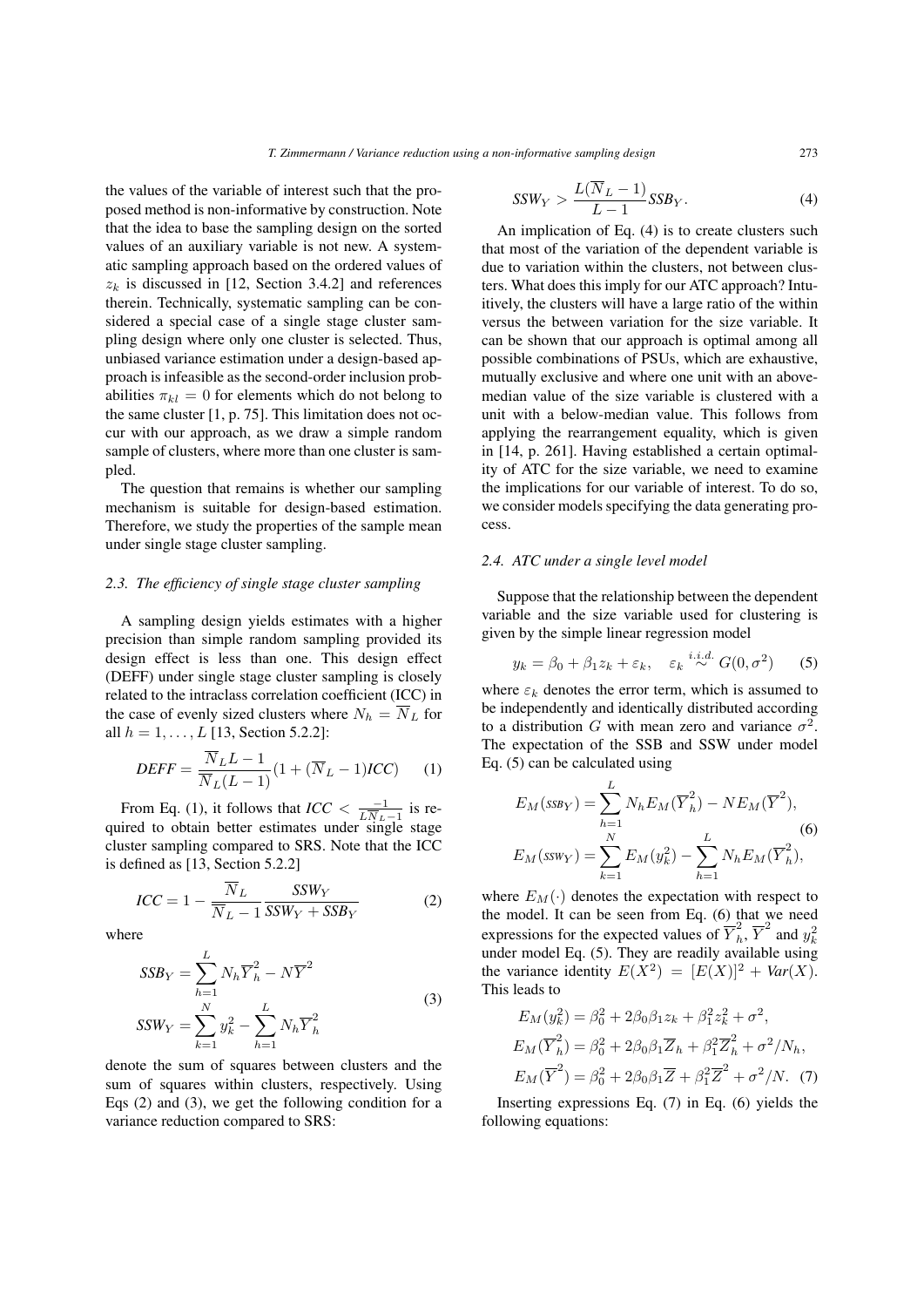<span id="page-3-0"></span>
$$
E_M(SSB_Y) = \beta_1^2 \left( \sum_{h=1}^L N_h \overline{Z}_h^2 - N \overline{Z}^2 \right)
$$

$$
+ \sigma^2 (L - 1),
$$

$$
E_M(SSW_Y) = \beta_1^2 \left( \sum_{k=1}^N z_k^2 - \sum_{h=1}^L N_h \overline{Z}_h^2 \right)
$$

$$
+ \sigma^2 (N - L) \tag{8}
$$

Equation [\(8\)](#page-3-0) and utilising

$$
SSB_Z = \sum_{h=1}^{L} N_h \overline{Z}_h^2 - N \overline{Z}^2,
$$
  

$$
SSW_Z = \sum_{k=1}^{N} z_k^2 - \sum_{h=1}^{L} N_h \overline{Z}_h^2,
$$

as well as  $N - L = L$  for even N allow us to arrive at a simple expression for the condition under which ATC will lead to a variance reduction vis-à-vis SRS. It is given by

<span id="page-3-1"></span>
$$
\frac{E_M(SSW_Y)}{E_M(SSB_Y)} = \frac{\beta_1^2 SSW_Z + L\sigma^2}{\beta_1^2 SSB_Z + (L-1)\sigma^2}
$$
\n
$$
> \frac{L}{L-1}.
$$
\n(9)

If  $\beta_1^2$  takes a non-zero value, expression Eq. [\(9\)](#page-3-1) can be further simplified to

<span id="page-3-2"></span>
$$
\frac{E_M(SSW_Y)}{E_M(SSB_Y)} = \frac{SSW_Z}{SSB_Z} > \frac{L}{L-1}.
$$
\n(10)

Hence, ATC is expected to perform better than SRS under a linear model provided the correlation between the variable of interest is non-zero and the ratio of the within to the between variation in the size variable is greater than  $L/(L - 1)$ . If  $\beta_1 = 0$ , the variable of interest and the clustering variable are uncorrelated. It should be further noted that relaxing the i.i.d. assumption on the model error to the case of independence also leads to condition Eq. [\(10\)](#page-3-2) in the presence of a non-zero correlation. Another interesting question relates to the consequences of applying ATC when the population model is given by

$$
y_k = c \cdot (z_k - \overline{Z})^2 + \epsilon_k,
$$
  
\n
$$
\epsilon_k \stackrel{i.i.d.}{\sim} G(0, \sigma_\epsilon^2).
$$
\n(11)

In this case, constructing clusters based on  $z_k$  will be inefficient and lead to a loss in precision vis-à-vis SRS as the units within a cluster will have very similar values of  $y_k$  such that  $SSB<sub>Y</sub>$  dominates the total sum of squares. A simple remedy in this situation is to determine the cluster membership by applying the ATC method to the values of  $a_k = (z_k - \overline{Z})^2$ , as model Eq. [\(5\)](#page-2-4) holds for the auxiliary variable  $a_k$ .

#### *2.5. ATC under a model with domain effects*

While the developments from the previous sections are based on a simple linear regression model, the condition applies as well to a model with domain-specific effects  $v_d$ 

<span id="page-3-3"></span>
$$
y_k = \beta_0 + \beta_1 z_k + v_d + \varepsilon_k, \quad k \in U_d,
$$
  

$$
\varepsilon_k \stackrel{i.i.d.}{\sim} G(0, \sigma^2)
$$
 (12)

provided that the sampling design is a two stage design with the domains as strata on the first stage (planned domains) and within domains the ATC procedure is applied. The reason why this holds is that within a domain d, the domain-specific effect  $v_d$  in Eq. [\(12\)](#page-3-3) is a constant and thus absorbed by the intercept  $\beta_0$ . Thus, model Eq. [\(12\)](#page-3-3) reduces to model Eq. [\(5\)](#page-2-4) within domains. Since the national mean is a convex combination of the stratum means under StrRS, applying ATC within domains will lead to a variance reduction for the national mean compared to SRS.

Now suppose that the model governing the population is indeed given by Eq. [\(12\)](#page-3-3), but ATC is applied on the population level directly. This leads to changes for the relevant expectations needed to compute the sum of squares between and within as the cluster can be composed of units from different domains. Hence, the expected values are given by

 $\sim$ 

<span id="page-3-4"></span>
$$
E_M(y_k^2) = \beta_0^2 + 2\beta_0 \beta_1 z_k + 2\beta_0 v_k + \beta_1^2 z_k^2
$$
  
+ 2\beta\_1 z\_k v\_k + v\_k^2 + \sigma^2,  

$$
E_M(\overline{Y}_h^2) = \beta_0^2 + 2\beta_0 \beta_1 \overline{Z}_h + 2\beta_0 \overline{V}_h + \beta_1^2 \overline{Z}_h^2
$$
  
+ 2\beta\_1 \overline{Z}\_h \overline{V}\_h + \overline{V}\_h^2 + \sigma^2 / N\_h,  

$$
E_M(\overline{Y}^2) = \beta_0^2 + 2\beta_0 \beta_1 \overline{Z} + 2\beta_0 \overline{V} + \beta_1^2 \overline{Z}^2
$$
  
+ 2\beta\_1 \overline{Z}\overline{V} + \overline{V}^2 + \sigma^2 / N, (13)

where  $v_k$  denotes the domain-specific effect relevant for unit k and  $\overline{V}$  and  $\overline{V}_h$  refer to the population and cluster means of the domain-specific effects, respectively. Using Eq. [\(13\)](#page-3-4) in connection with expressions for  $E_M(SSB_Y)$  and  $E_M(SSW_Y)$  yields:

<span id="page-3-5"></span>
$$
E_M(SSB_Y) \approx \beta_1^2 SSB_Z + (L - 1)\sigma^2
$$
  
+ 
$$
\sum_{h=1}^{L} N_h \overline{V}_h^2 - N \cdot \overline{V}^2,
$$
  

$$
E_M(SSW_Y) \approx \beta_1^2 SSW_z + L\sigma^2
$$
  
+ 
$$
\sum_{d=1}^{D} N_d v_d^2 - \sum_{h=1}^{L} N_h \overline{V}_h^2.
$$
 (14)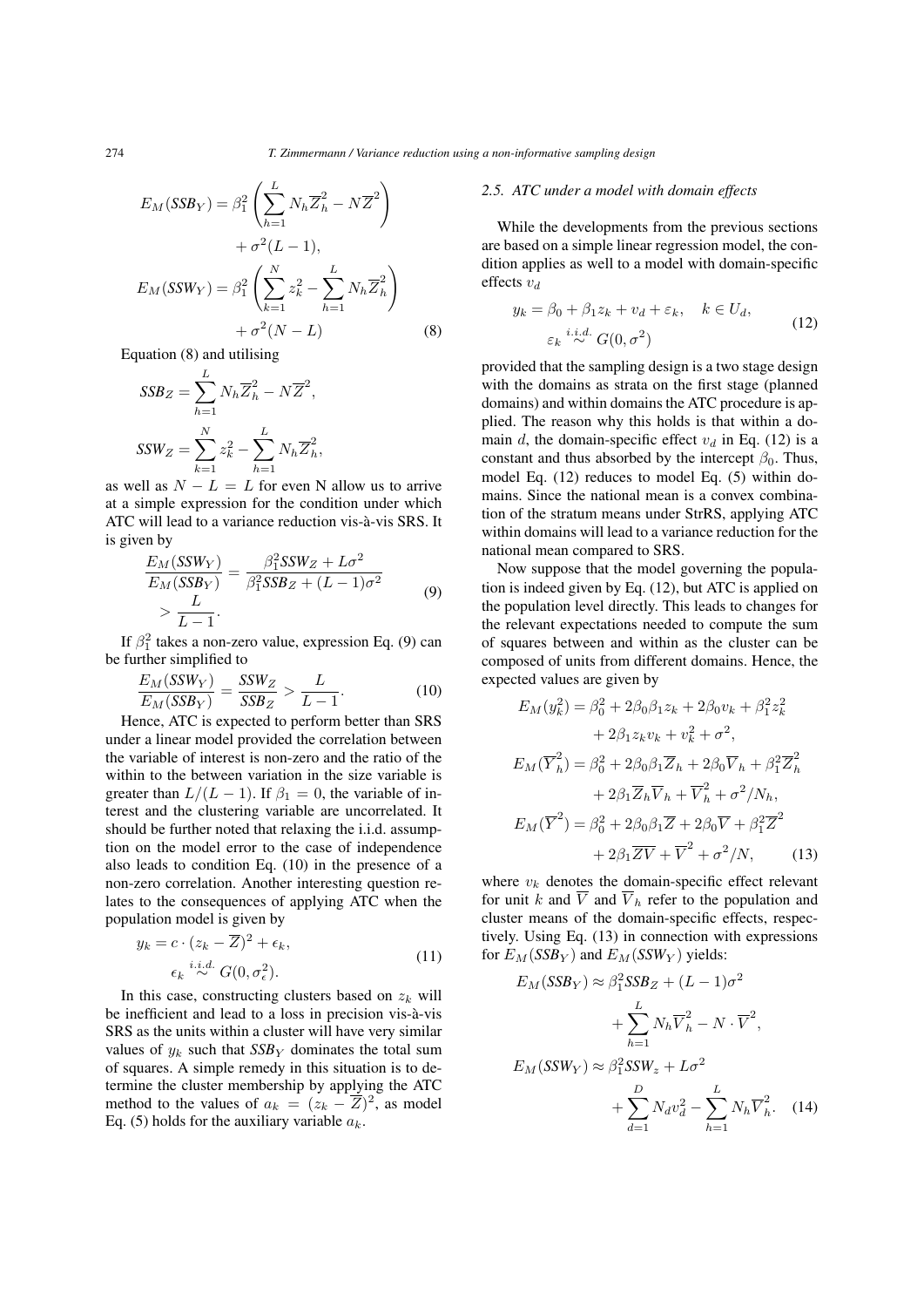Note that expressions Eq. [\(14\)](#page-3-5) are approximations, since cross-product terms between the domain-specific effects and the clustering variable as well as those between the domain-specific effects and the individual error terms are ignored. These approximations can be motivated as in many applications the cross-product terms are negligible compared to the terms present in Eq. [\(14\)](#page-3-5). Thus, ATC will be more precise than SRS if

$$
\frac{E_M(SSW_Y)}{E_M(SSB_Y)} \approx \frac{\beta_1^2SSW_Z + SSW_V}{\beta_1^2SSB_Z + SSB_V} \tag{15}
$$
\n
$$
> \frac{L}{L-1},
$$

where we use

$$
SSW_V = \sum_{d=1}^{D} N_d v_d^2 - \sum_{h=1}^{L} N_h \overline{V}_h^2
$$

and

$$
SSB_V = \sum_{h=1}^{L} N_h \overline{V}_h^2 - N \cdot \overline{V}^2.
$$

Hence, the domain-specific effects  $v_d$  play a similar role to the values of the size variable  $z_k$ .

# 3. Simulation study

#### *3.1. Simulation set-up*

In this section, we present results from a simulation study that compares the proposed ATC approach with other sampling designs which are known to be suitable for design-based estimation. In addition to studying the impact of the sampling designs on aggregate design-based estimates, we also analyse the influence of the designs on design- and model-based estimates for small domains. We consider a fixed and finite population comprising  $N = 12000$  units from  $D = 30$  domains. In our design-based simulation study, we repeat the process of drawing samples from a fixed population according to various sampling designs  $R = 10000$ times. The population is chosen as one realisation of the following nested-error regression model

<span id="page-4-1"></span>
$$
y_k = 10 + x_{1k} + x_{2k} + v_d + \varepsilon_k, \quad k \in U_d,
$$
  
\n
$$
v_d \stackrel{i.i.d.}{\sim} N(0, 3^2), \quad \varepsilon_k \stackrel{i.i.d.}{\sim} N(0, 5^2).
$$
 (16)

Following [\[11,](#page-8-9) Section 5.2], the values of the explanatory variables were generated as  $x_{1k} \stackrel{i.i.d.}{\sim} U$  $(1, 11)$  and  $x_{2k} \stackrel{i.i.d.}{\sim} U(-5, 5)$ , respectively. As estimators for the small area means we consider the Horvitz-Thompson (HT) estimator of the mean, a modified generalised regression (GREG) estimator, and the Battese-Harter-Fuller (BHF) estimator due to [\[15\]](#page-8-13). The HT estimator of a domain mean is given by  $\hat{\mu}_{Y,d}^{HT} =$  $N_d^{-1} \sum_{k \in S_d} w_k \cdot y_k$ , where  $w_k = \pi_k^{-1}$  denotes the design weight given by the inverse inclusion probability. We deliberately introduce model misspecification as the models fitted for both the GREG and the BHF estimator do not include  $x_{1k}$  among the covariates. The modified GREG estimator is defined as [\[4,](#page-8-2) Section 2.5]:

$$
\hat{\mu}_{Y,d}^{GREG} = \hat{\mu}_{Y,d}^{HT} + (\bar{\mathbf{X}}_d - \bar{\mathbf{x}}_d^{HT})' \hat{\beta}_{WLS}
$$
(17)

where  $\bar{X}_d$  and  $\bar{x}_d^{HT}$  denote the vector of the population mean and the HT estimator of the sample mean of  $\boldsymbol{x}_k = (1, x_{2k})'$  in area d. Moreover,  $\hat{\beta}_{WLS}$  refers to vector of regression coefficients obtained from regressing  $y_k$  on  $x_{2k}$  using weighted least squares with weights  $w_k$ . The BHF estimator is given by [\[4,](#page-8-2) Section 7.1]:

<span id="page-4-0"></span>
$$
\hat{\mu}_{Y,d}^{BHF} = \hat{\gamma}_d (\bar{y}_d^{SRS} + (\bar{X}_d - \bar{x}_d^{SRS})' \hat{\beta}_{GLS}) + (1 - \hat{\gamma}_d) \bar{X}_d' \hat{\beta}_{GLS}
$$
\n(18)

where  $\bar{y}_d^{SRS}$  and  $\bar{x}_d^{SRS}$  denote unweighted estimates of the mean and mean vectors of  $y_k$  and  $x_k$ , respectively. Furthermore,  $\hat{\beta}_{GLS}$  denotes the estimated regression vector that is obtained from regressing  $y_k$  on  $x_{2k}$  with random effects for the areas using generalised least squares. It can be seen that the modified GREG estimator corrects the HT estimator by an adjustment that depends on the difference between the vector of the population mean and the corresponding HT estimate of the sample mean for the auxiliary information. The modelbased BHF estimator Eq. [\(18\)](#page-4-0) can be considered as a weighted average between a survey regression estimator,  $\bar{y}_d^{SRS} + (\bar{X}_d - \bar{x}_{d_s}^{SRS})' \hat{\beta}_{GLS}$ , and the regressionsynthetic component  $\bar{X}'_d\hat{\beta}_{GLS}$ , where the weight  $\hat{\gamma}_d$  increases with the sample size  $n_d$  [\[4,](#page-8-2) Section 7.1].

As estimators for the national mean we focus on the HT and GREG estimators, as the sample design is typically constructed to enable design-based estimates on the national level. The HT estimator for the national mean is given by

$$
\hat{\mu}_Y^{HT} = N^{-1} \sum_{k \in S} w_k \cdot y_k,
$$

while the GREG estimator follows as

$$
\hat{\mu}_Y^{GREG} = \hat{\mu}_Y^{HT} + (\bar{X} - \bar{x}^{HT})' \hat{\beta}_{WLS},
$$

where  $\bar{X}$  and  $\bar{x}^{HT}$  denote the vector of the population mean and the HT estimator of the sample mean of  $x_k = (1, x_{2k})'$  respectively.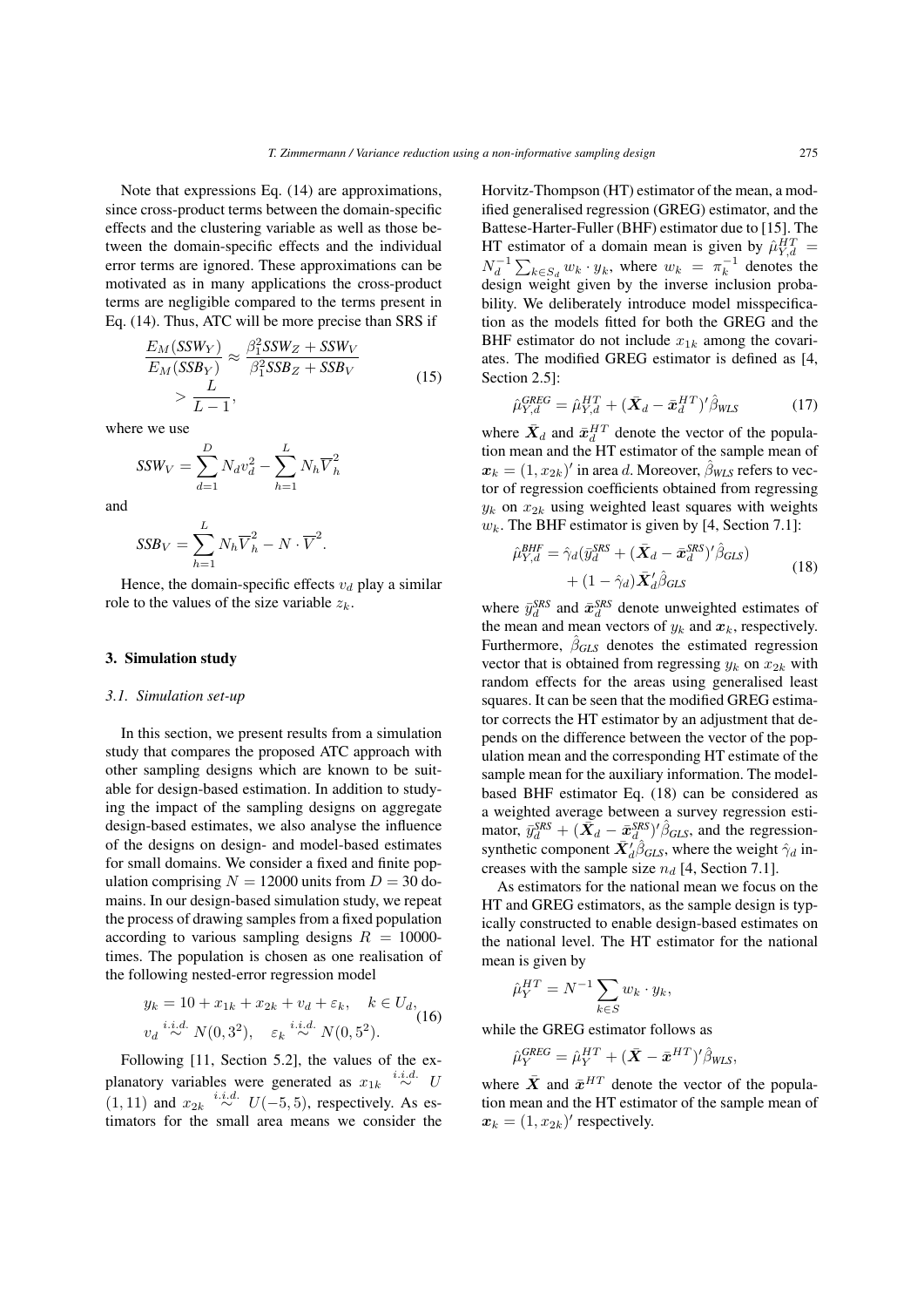<span id="page-5-0"></span>

| Average absolute relative bias of the domain estimates |           |       |                |          |         |           |            |              |
|--------------------------------------------------------|-----------|-------|----------------|----------|---------|-----------|------------|--------------|
| Estimator                                              | $E(n_d)$  | ATC   | Cube- $\pi ps$ | Cube-SRS | Pivotal | Rejective | <b>SRS</b> | <b>StrRS</b> |
| HT                                                     | < 10      | 0.003 | 0.005          | 0.004    | 0.005   | 0.002     | 0.002      | 0.003        |
|                                                        | $10 - 30$ | 0.001 | 0.003          | 0.002    | 0.003   | 0.002     | 0.001      | 0.002        |
|                                                        | $>$ 30    | 0.001 | 0.002          | 0.002    | 0.002   | 0.002     | 0.001      | 0.001        |
| <b>GREG</b>                                            | < 10      | 0.019 | 0.019          | 0.018    | 0.019   | 0.018     | 0.018      | 0.019        |
|                                                        | $10 - 30$ | 0.001 | 0.001          | 0.001    | 0.001   | 0.001     | 0.001      | 0.001        |
|                                                        | > 30      | 0.001 | 0.001          | 0.001    | 0.002   | 0.001     | 0.001      | 0.001        |
| <b>BHF</b>                                             | < 10      | 0.061 | 0.132          | 0.061    | 0.132   | 0.062     | 0.061      | 0.061        |
|                                                        | $10 - 30$ | 0.034 | 0.090          | 0.034    | 0.090   | 0.034     | 0.034      | 0.034        |
|                                                        | $>$ 30    | 0.013 | 0.085          | 0.012    | 0.086   | 0.013     | 0.013      | 0.012        |

To introduce variation in the domain sizes, we proceed in a similar fashion to [\[11,](#page-8-9) Section 5.2] and allocate the units to domains with probabilities proportional to  $exp(q_d)$  where  $q_d$  is drawn as an independently and identically distributed random variable with a uniform distribution over the interval between 0 and 2.9. This results in domain sizes  $N_d$  varying between 57 and 1167 units. The sampling schemes are applied to the population as a whole, irrespective of the domain membership. Hence, the domain-specific sample sizes  $n_d$  are random variables and even sample sizes of zero are possible. We fix the total sample size to  $n = 500$ , such that the expected sample size for domain  $d$  follows as  $E(n_d) = n \cdot N_d/N = 500 \cdot N_d/12000$ . Thus our approach reflects the situation where the sample is designed to obtain national estimates of adequate precision, but where the need to produce reliable domain estimates is not addressed at the design stage. We focus on this unplanned domain case, because it is a situation frequently encountered in practice.

We apply a variety of sampling designs in order to compare our propose method with other sampling designs that are frequently used to obtain precise designbased estimates. The first two designs that are used in our study are SRS and the ATC approach described in Section 2.2, where the latter uses  $z_k = x_{1k}$  as the auxiliary information at the design stage. Furthermore, we consider StrRS with 10 strata, where the stratum membership is determined by the deciles of  $x_{1k}$  and 50 units are taken from each stratum. It should be noted that this allocation of sample sizes to the strata is very close to the optimal Neyman-Tschuprow allocation for the population constructed by model Eq. [\(16\)](#page-4-1). Additionally, we apply a rejective sampling procedure (Rejective) as described by [\[16\]](#page-8-14) using SRS as the initial sampling procedure. In our simulation study, the SRS sample was rejected as long as  $(\bar{x_1}^{SRS} - \bar{X_1})^2 \cdot \text{Var}(\bar{x_1}^{SRS})^{-1} <$ 0.5<sup>2</sup>, where  $\bar{X}_1$  and  $\bar{x_1}^{SRS}$  denote the population mean and SRS estimate of  $x_{1k}$ , respectively and  $Var(\bar{x_1}^{SRS})$ 

refers to the variance of  $\bar{x_1}^{SRS}$ . This corresponds to an empirical rejection rate in our simulation study of 79.16%. Furthermore, we also study pivotal sampling (Pivotal) introduced by [\[17\]](#page-8-15), where the inclusion probabilities are chosen to be proportional to  $x_{1k}$ , i.e.  $\pi_k \propto$  $x_{1k}$ ∀k. Finally, we apply the cube method due to [\[18\]](#page-8-16) with balancing constraints on the population size and the total of  $x_{1k}$ . In our study, we consider two variants of the cube method: using (i) equal inclusion probabilities, i.e.  $\pi_k = nN^{-1} \forall k$  (Cube-EPSEM) and (ii)  $\pi_k \propto x_{1k} \forall k$  (Cube- $\pi$ ps).

It can be seen that  $x_{1k}$  is incorporated as auxiliary information at the design stage for all sampling designs except SRS, i.e. we set  $z_k = x_{1k}$  Doing so permits potential variance reductions for design-based and model-assisted estimators. Hence, the simulation study facilitates a comparison of the ATC approach with other popular sampling designs that are known to be suitable in a design-based framework. Moreover, the consequences of applying a particular design on model-based small area estimates can be studied. Note that due to the construction of the size variable  $z_k = x_{1k}$ , similar domain-specific sample sizes  $n_d$  result for the different sampling designs. Nevertheless there are important differences among the sampling designs as the Cube- $\pi$ ps and the pivotal methods draw samples with probabilities proportional to size. Since the size variable influences the variable of interest but is not included among the covariates, the issue of informative sampling arises for these two sampling designs.

# *3.2. Results*

The simulation results for domain estimates in terms of the average absolute relative bias (AARB) are summarised in Table [2.](#page-5-0) We average the results according to the expected sample size in the domains,  $E(n_d)$ . We clearly see that the Monte-Carlo biases of the HT estimator are very close to zero under any sampling de-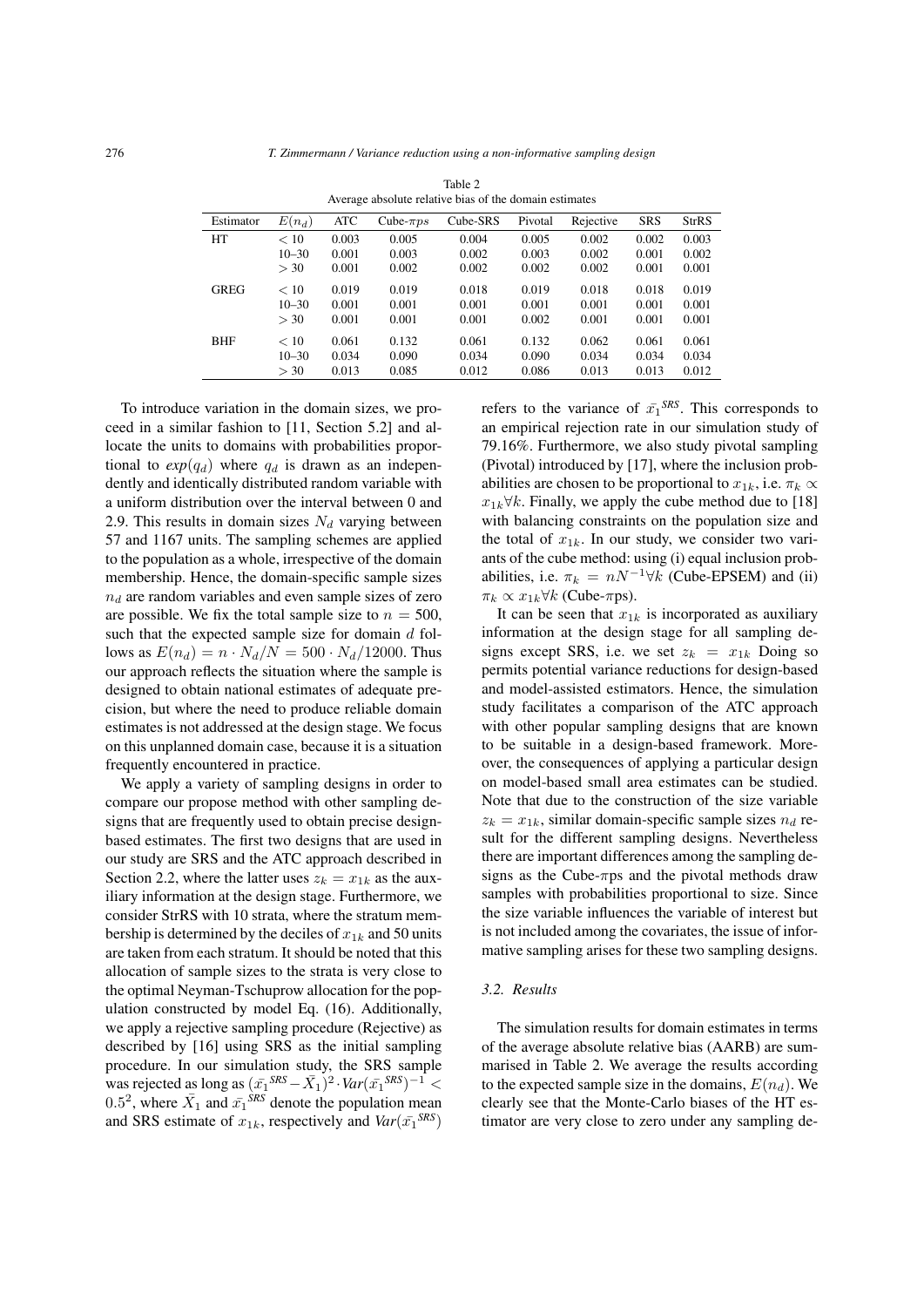<span id="page-6-0"></span>

| Average relative root mean squared error of the domain estimates |           |            |                |          |         |           |            |              |
|------------------------------------------------------------------|-----------|------------|----------------|----------|---------|-----------|------------|--------------|
| Estimator                                                        | $E(n_d)$  | <b>ATC</b> | Cube- $\pi ps$ | Cube-SRS | Pivotal | Rejective | <b>SRS</b> | <b>StrRS</b> |
| HT                                                               | < 10      | 0.470      | 0.509          | 0.468    | 0.507   | 0.472     | 0.470      | 0.470        |
|                                                                  | $10 - 30$ | 0.261      | 0.281          | 0.261    | 0.282   | 0.260     | 0.260      | 0.260        |
|                                                                  | > 30      | 0.163      | 0.177          | 0.163    | 0.177   | 0.163     | 0.163      | 0.163        |
| <b>GREG</b>                                                      | < 10      | 0.214      | 0.265          | 0.212    | 0.267   | 0.214     | 0.214      | 0.213        |
|                                                                  | $10 - 30$ | 0.098      | 0.122          | 0.098    | 0.123   | 0.097     | 0.098      | 0.098        |
|                                                                  | > 30      | 0.060      | 0.075          | 0.060    | 0.076   | 0.060     | 0.061      | 0.060        |
| <b>BHF</b>                                                       | < 10      | 0.118      | 0.166          | 0.118    | 0.167   | 0.118     | 0.118      | 0.118        |
|                                                                  | $10 - 30$ | 0.081      | 0.116          | 0.081    | 0.116   | 0.081     | 0.081      | 0.081        |
|                                                                  | $>$ 30    | 0.054      | 0.099          | 0.053    | 0.100   | 0.054     | 0.054      | 0.054        |

Table 3

sign and sample size. This finding is expected as the HT estimator is known to be design-unbiased. For the modified GREG estimator, we observe small Monte-Carlo biases in the group of very small domains with  $E(n_d)$  < 10. These biases vanish as the sample size increases. This finding is also consistent with the theory as the modified GREG estimator is asymptotically unbiased. In the case of the model-based BHF estimator, we observe highly different results depending on the sampling mechanism used. For designs with equal inclusion probabilities, the absolute biases decrease as the sample size increases and reach values of 1.2 to 1.3 per cent in the group of the largest domains. The reason for this is that the BHF estimator is biased when conditioning on the random effects  $v_d$ , which is precisely what is done in a fixed finite population setting. This conditional bias is supposed to decrease as the sample size increases, because the weight  $\hat{\gamma}_d$  on the survey regression component approaches 1. It should be noted, however, that much larger values of the AARB for the BHF estimator result under the Cube- $\pi$ ps and the pivotal sampling designs, respectively. Under both designs the sampling mechanism is informative, which causes biased estimates when using the BHF method.

In order to assess the precision of the domain estimates, we consider the average relative root mean squared error (ARRMSE) over domains reported in Table [3.](#page-6-0) The results show an interesting pattern for any estimation method and domain size. On the one hand, there is the group of equal probability sampling designs that yield very similar results for a particular choice of an estimator and domain size. On the other hand, the Cube- $\pi$ ps and the pivotal designs also yield very similar results for given combinations of an estimator and domain size, but their ARRMSEs are larger than for the equal probability sampling designs. In case of the HT and modified GREG estimators, this finding corresponds to a larger variance as compared to the other designs, as these estimators did not suffer from biases (Table [2\)](#page-5-0). An explanation for this behaviour of the HT estimator is the presence of the intercept term in the data generating process Eq. [\(16\)](#page-4-1), which causes the inefficiencies of the HT estimator based on inclusion probabilities  $\pi_k \propto x_{1k}$  [\[11,](#page-8-9) p. 227]. In order to explain the performance of the modified GREG estimator, we may note that the regression vector  $\hat{\beta}_{WLS}$  estimated by weighted least squares with weights  $w_k$  under an equal probability sampling design is identical to the solution that would have been obtained by ordinary least squares. When the sampling design uses unequal inclusion probabilities, however, using weighted least squares will lead to an increase of the variance vis-à-vis ordinary least squares. Indeed, we observe the largest Monte-Carlo variances of  $\hat{\beta}_{WLS}$  when we use Cube- $\pi$ ps and the pivotal designs (not reported here). Regarding the model-based BHF estimator, the higher values for the ARRMSE under Cube- $\pi$ ps and the pivotal designs are due to informative sampling. Furthermore, a comparison of the three different estimation methods in terms of the ARRMSE clearly indicates advantages for the BHF estimator, which yields the best results for all domain sizes. This finding does not come as a surprise, since our simulation study contains small unplanned domains, where design-based estimation methods are not suitable.

The results for the national estimates are shown in Table [4,](#page-7-0) where RBias refers to the relative bias of the national estimates, while RRMSE indicates the relative root mean squared error and ACR denotes the average confidence interval coverage rate. All numerical entries in Table [4](#page-7-0) are rounded to three decimal places. Regarding the biases, we see that all combinations of an estimator and a design yield unbiased estimates. A closer look at the precision of the national estimates reveals that the equal probability sampling designs which use auxiliary information at the design stage yield the best results for both estimators. The RRMSE under these designs is about 10 per cent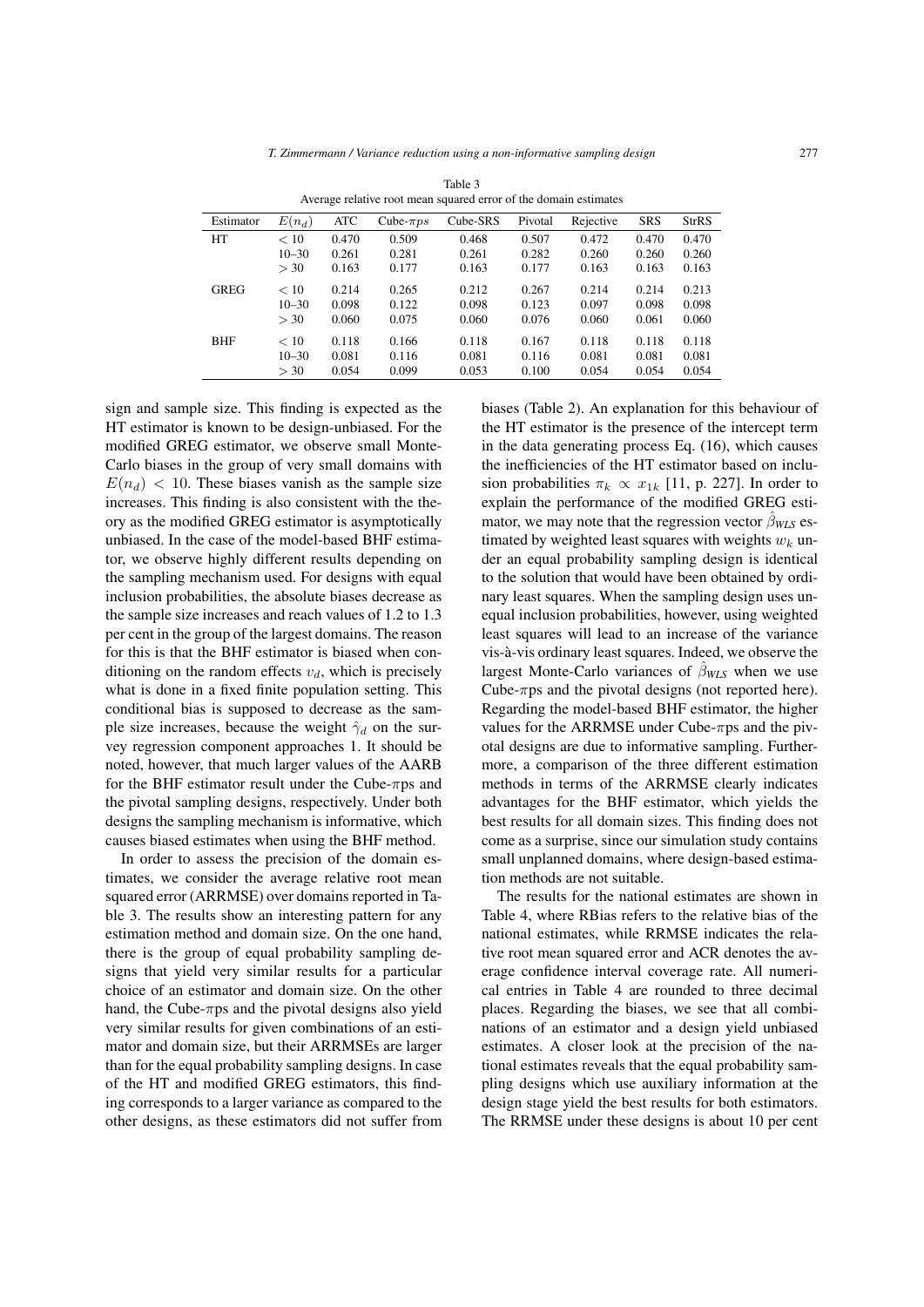<span id="page-7-0"></span>

|                                    |                | 1auic 4      |              |       |  |  |
|------------------------------------|----------------|--------------|--------------|-------|--|--|
| Results for the national estimates |                |              |              |       |  |  |
| Estimator                          | Design         | <b>RBias</b> | <b>RRMSE</b> | ACR   |  |  |
| HT                                 | SRS            | 0            | 0.019        | 0.951 |  |  |
|                                    | Rejective      | 0            | 0.017        |       |  |  |
|                                    | Pivotal        | 0.002        | 0.028        |       |  |  |
|                                    | <b>StrRS</b>   | 0            | 0.017        | 0.950 |  |  |
|                                    | Cube- $\pi$ ps | 0            | 0.021        | 0.942 |  |  |
|                                    | $Cube-SRS$     | 0            | 0.017        | 0.948 |  |  |
|                                    | <b>ATC</b>     | 0            | 0.017        | 0.947 |  |  |
| GREG                               | <b>SRS</b>     | 0            | 0.017        | 0.949 |  |  |
|                                    | Rejective      |              | 0.015        |       |  |  |
|                                    | Pivotal        | 0.001        | 0.021        |       |  |  |
|                                    | <b>StrRS</b>   | 0            | 0.015        | 0.951 |  |  |
|                                    | Cube- $\pi$ ps | 0            | 0.018        |       |  |  |
|                                    | Cube-SRS       | 0            | 0.015        |       |  |  |
|                                    | ATC            | 0            | 0.015        | 0.945 |  |  |
|                                    |                |              |              |       |  |  |

 $T = 1.1 - 4$ 

smaller than the RRMSE under SRS for a given estimator. Hence, incorporating auxiliary information at the design stage helps to achieve a variance reduction as compared to SRS. Furthermore, we see that designs using inclusion probabilities proportional to  $x_{1k}$  produce estimates with a larger RRMSE for both estimators. Unlike the results for the domain estimates, however, the Cube-πps method yields estimates that are much more precise than pivotal sampling. An explanation for this finding is that the Cube- $\pi$ ps method includes a calibration constraint for the total size of the population. Moreover, the results show advantages of the GREG estimator as compared to HT estimator for a given sampling design. This is simply due to the fact that the GREG estimator incorporates additional information about  $x_{2k}$  which could not be used at the design stage. Finally, the average confidence interval coverage rates are very close to the nominal rate of 95 per cent for all combinations of estimator and designs. Note that we did not compute variance estimates under the rejective and pivotal sampling procedures. Moreover, when the sample was selected by the cube method, we only produced variance estimates for the HT estimator using the residual technique developed by [\[19\]](#page-8-17).

### 4. Concluding remarks

We have proposed a novel allocation mechanism of ultimate sampling units to clusters, which in connection with single stage cluster sampling allows realising variance reductions for design-based estimation methods versus SRS. Moreover, this allocation mechanism yields equal inclusion probabilities and therefore avoids the issue of informative sampling. Thus, our approach does not distort the properties of model-based estimation procedures. Therefore, our method is wellsuited for modern surveys, where design-based estimates are produced at aggregate levels and at the same time model-based estimates are published for domains with small sample sizes. Further advantages of our proposal are that it is both very simple to implement and, perhaps even more importantly, also very easy to communicate to the public.

We compared our proposed method against a number of alternative sampling designs aiming at variance reduction for design-based estimation methods in a simulation study under a misspecified model. The results of this study showed very similar results of the ATC method, the cube method with equal inclusion probabilities, StrRS where the strata are defined by the deciles of the auxiliary variable and a rejective sampling procedure. All of these methods make use of the auxiliary information at the design stage and use equal (initial) inclusion probabilities. Sampling designs based on sampling with probabilities proportional to size were shown to be less efficient for the estimation of national estimates and led to biased modelbased small domain estimates due to informative sampling.

In comparison to the rejective sampling procedure, our approach allows fixing the inclusion probabilities in advance and it permits the use of simple unbiased design-based variance estimators. Furthermore, our sampling procedure is a SRS of clusters and, thus, very fast even for large populations. This is a distinct advantage over the cube method, which can be time-consuming for large populations. Moreover, using ATC we avoid the need for approximations to second-order inclusion probabilities.

In contrast to sampling with probabilities proportional to size, our proposal is more robust with respect to a misspecification of the implicitly assumed model. This is highlighted by the results of the simulation study, where designs based on sampling with probabilities proportional to size led to inefficiencies owing to the presence of an intercept term in the population model. Additionally, sampling with probabilities proportional to size is clearly suboptimal for HT estimation in situations where the size variable is negatively correlated with the variable of interest.

Alternatively, one could consider StrRS approaches towards optimal model-based stratification for the GREG estimator, which have been discussed in Section 12.4 of [\[1\]](#page-8-0). However, they require knowledge about the error structure of the assisting regression model and a rule to determine the stratum member